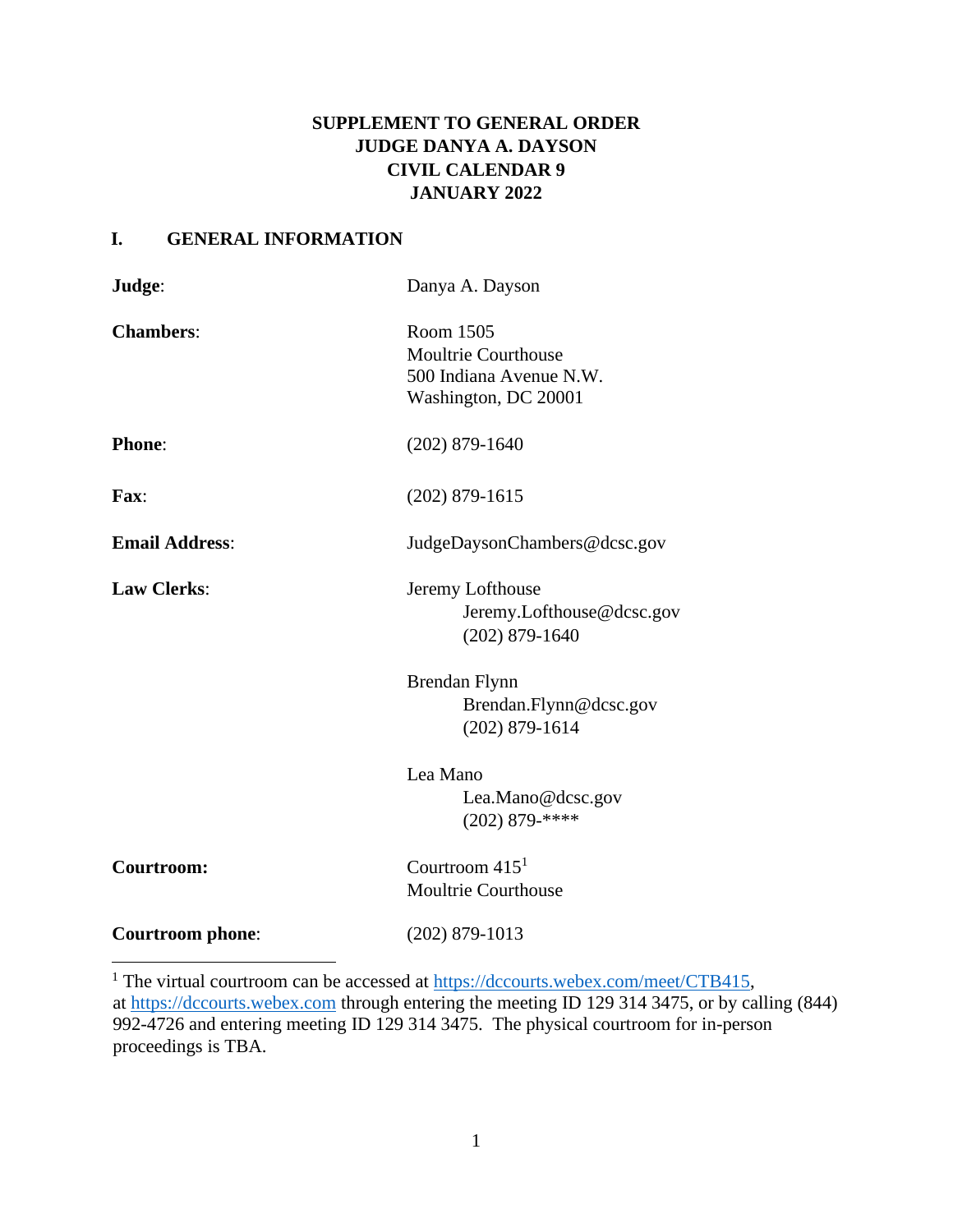## **II. APPEARANCES IN VIRTUAL COURTROOM**

Parties having trouble connecting to their remote hearing may call chambers at 202-879- 1640 for assistance. Failure to appear at a remote proceeding may result in the same sanctions as would result from failing to appear at an in-person hearing, including dismissal of a case or entry of default.

All parties should make best efforts to appear both by audio and video; if video is unavailable, a party may appear by telephone only for non-evidentiary proceedings. When entering the virtual courtroom, each party should mute themselves, or will be automatically muted by the courtroom clerk, to avoid interrupting another hearing that may be underway. If using the WebEx website or the app, parties may check in with the courtroom clerk using the "chat" function. Parties accessing the hearing by telephone only should wait for their case to be called before speaking.

Judge Dayson enforces the rule on witnesses for all virtual bench trials and other evidentiary proceedings. Accordingly, each party is responsible for ensuring that their non-party witnesses are not logged into the evidentiary proceeding at any point other than when they are testifying. Parties are also reminded that Administrative Order 20-08 strictly forbids the audio and/or video recording of virtual hearings, including the taking of screenshots; individuals found in violation of this order may be subject to contempt of court.

# **III. WEEKLY SCHEDULE**

Unless otherwise directed, matters on Calendar 9 will take place as follows:

Pretrial/Settlement Conferences: Tuesdays, Wednesdays, and Thursdays at 9:00 a.m. and 2:30 p.m. Trials: Mondays through Thursdays from 9:30 a.m. until 4:45 p.m. Scheduling Conferences, Oral Examinations, Ex Parte Proofs, and other matters: Fridays beginning at 9:30 a.m. Motions Hearings: As scheduled by Chambers.

#### **IV. SCHEDULING PRAECIPES**

Notwithstanding the earlier deadline set in Superior Court Rule of Civil Procedure 16(b)(2), Judge Dayson will approve a Civil Action Form 113 (Praecipe Requesting Schedule Order) submitted up to 12:00 p.m. on the day prior to the scheduling conference date. In cases in which all parties are represented by counsel and there are no pending motions or other matters requiring the Court's attention, Judge Dayson strongly encourages attorneys to consult with opposing counsel and submit a CA Form 113 rather than appearing in court for a scheduling conference.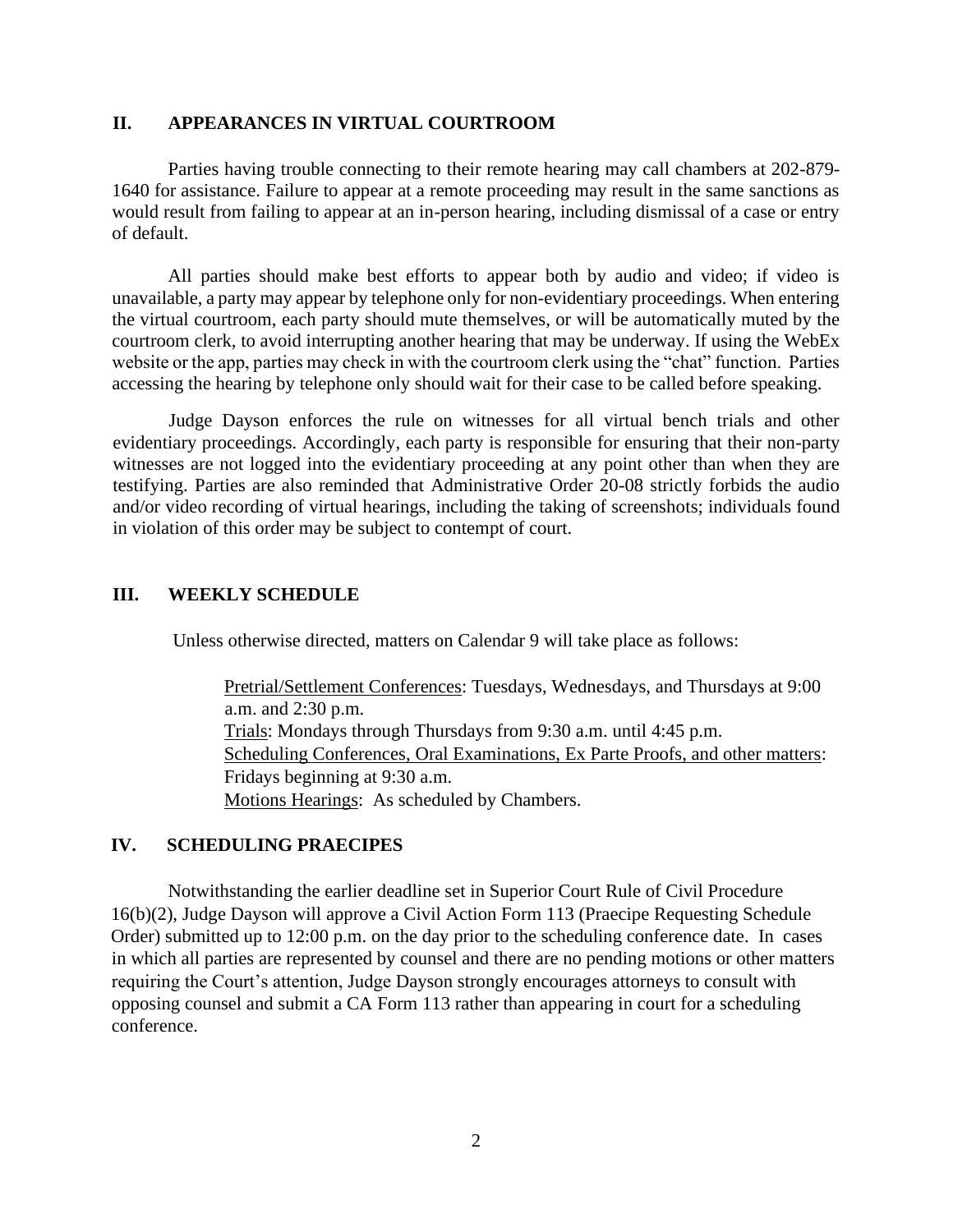## **V. MOTIONS**

**Consent to motions**: The title of all motions must indicate whether they are opposed or unopposed. Judge Dayson strictly enforces the requirement in Rule 12-I(a) that, before a party files a motion, it must seek the consent of other parties and include in the motion a certification that the party sought consent. If a party does not include such a certification, Judge Dayson may summarily deny the motion.

**Proposed order:** Administrative Order 06-17 requires a party filing a motion to submit electronically to chambers at a proposed order *in a format that can be edited* (Microsoft Word is preferred). Counsel's adherence to this Administrative Order assists the Court in ruling on motions and informing counsel of the Court's decision in an expeditious manner. If an attorney does not submit a proposed order in such format, Judge Dayson may summarily deny the motion.

**Length of filings**: No party may submit a motion and memorandum (or an opposition to a motion and memorandum in support thereof) more than fifteen double-spaced pages in length without leave of Judge Dayson. Judge Dayson grants leave to file longer documents only in extraordinary circumstances. If a party fails to comply with this rule, Judge Dayson may summarily deny or strike the motion.

**Reply briefs**: Parties who wish to file a reply brief may do so within seven days of the filing of an opposition brief without leave of the Court. No party may submit a reply to an opposition more than five double-spaced pages long without leave of Judge Dayson. Surreplies may not be filed without leave of Judge Dayson.

**Motions to reschedule a hearing:** Any motion to reschedule a hearing shall suggest three alternative dates on which all counsel, unrepresented parties, and other necessary parties will be available.

**E-filed motions**: It generally takes up to two business days for the Clerk's Office to process filings. If a party has a question about the status of a pending motion, it should check online at<https://eaccess.dccourts.gov/eaccess/home.page.2> [o](http://www.dccourts.gov/pa)r contact the Clerk's Office at (202) 879-1133.

**Emergency motions**: Judge Dayson expects parties to request expedited action only in truly urgent situations. Parties filing emergency motions should notify chambers when they file the motion by sending an email to JudgeDaysonChambers@dcsc.gov and other parties, with a copy of the motion and the proposed order (in an editable format) attached.

# **VI. MOTIONS TO COMPEL DISCOVERY**

A party filing a motion to compel discovery must comply with the requirements of Superior Court Rules of Civil Procedure 26(h) and 37(a).